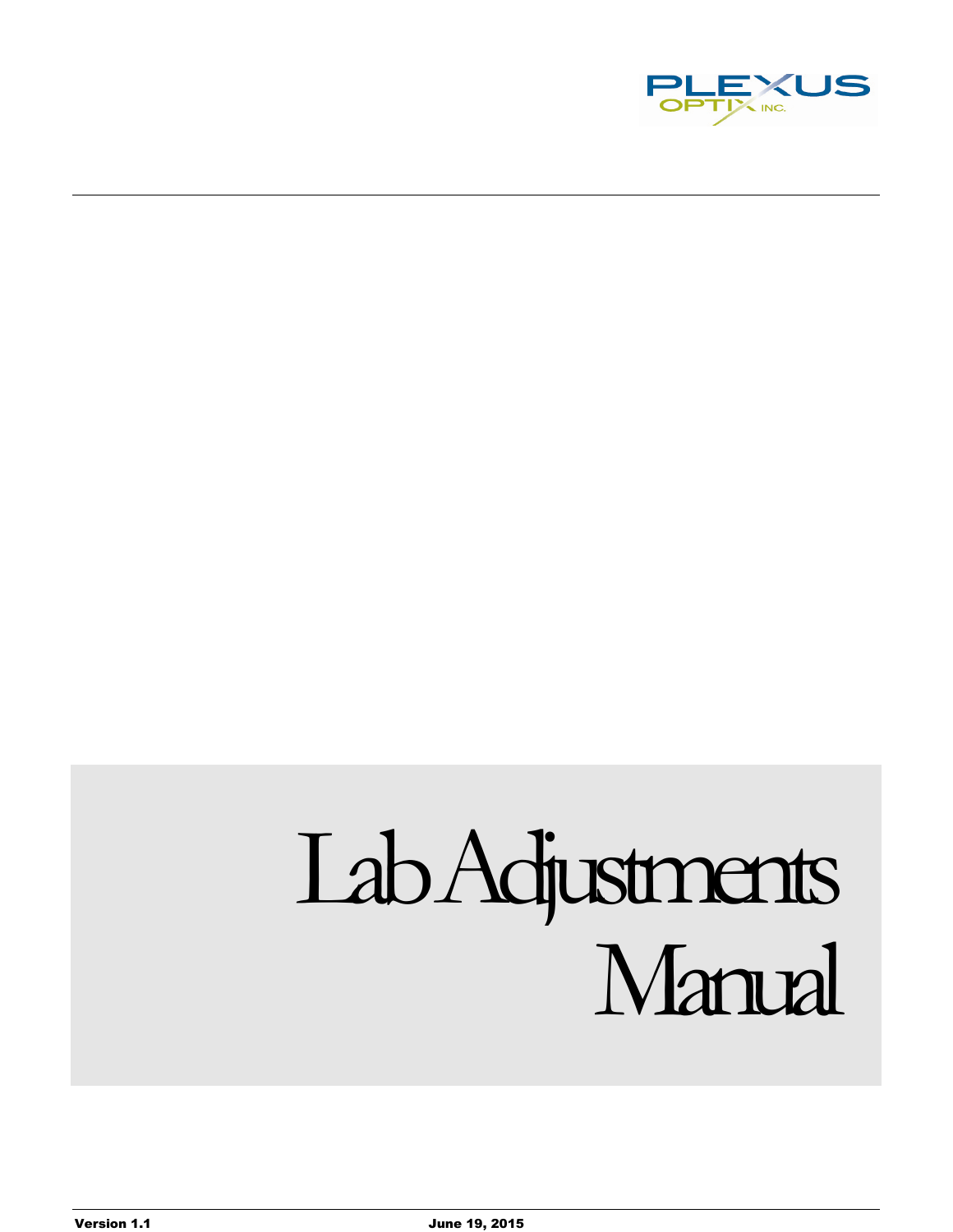Effective August 1, 2015, lab reconciliations will no longer be accepted at VSP. Moving forward, when in-process orders require changes you will need to either void them back to the doctor or make appropriate changes yourself. In instances of Rx and/or vision type changes, please just follow any legal or regulatory processes that exist in your area. This document will outline the process you should follow on Eyefinity prior to lab completion of the order.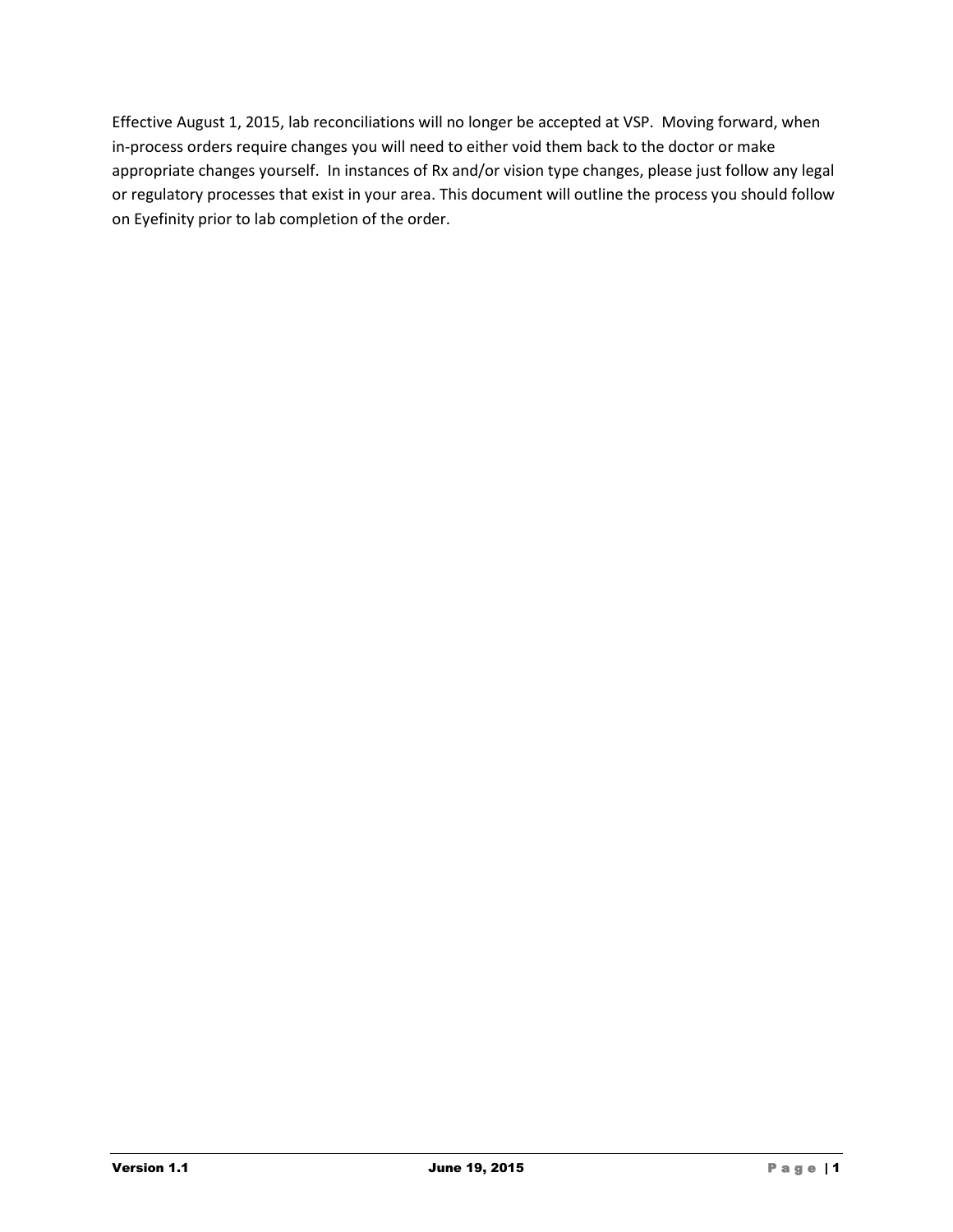# **Table of Contents**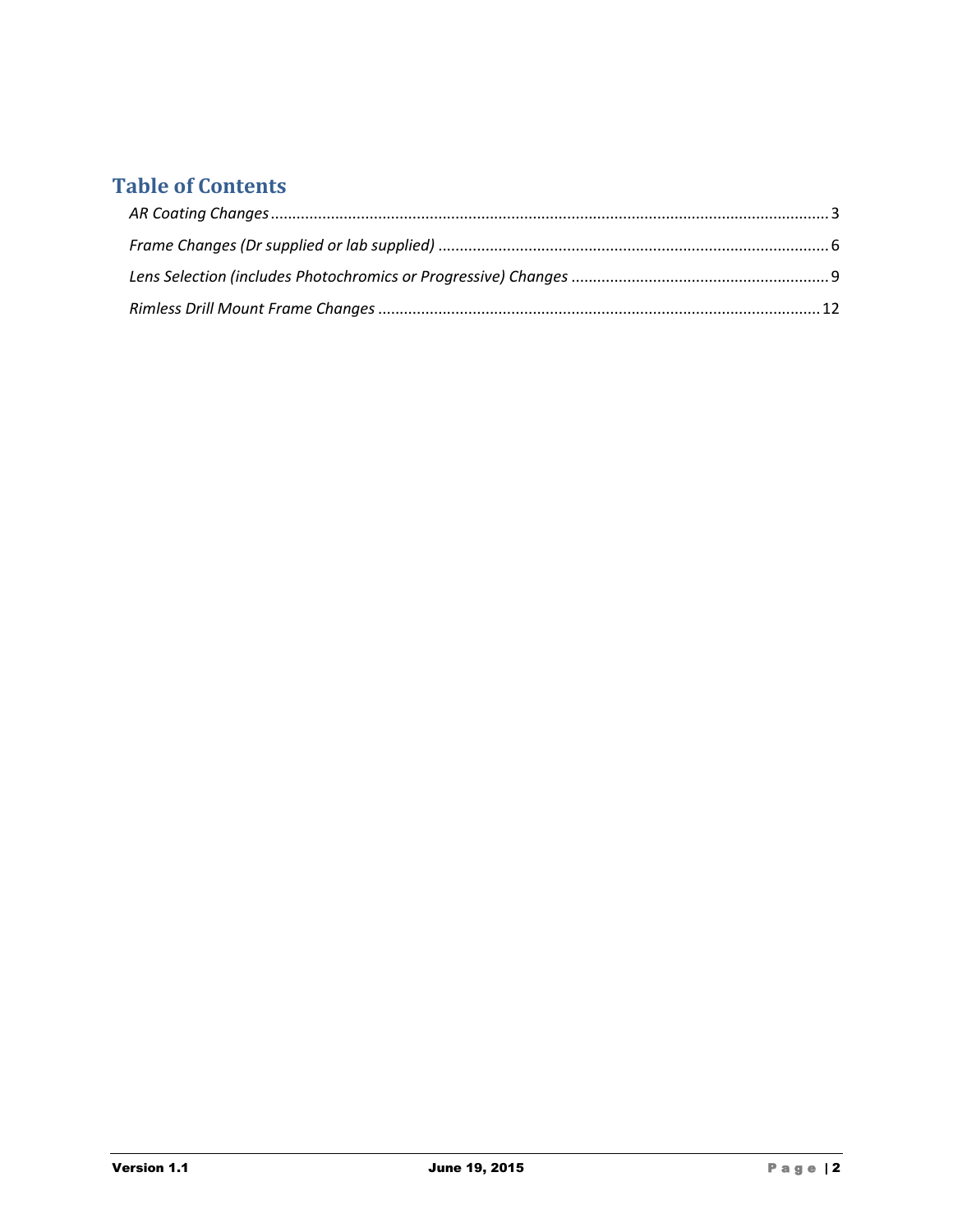# <span id="page-3-0"></span>*AR Coating Changes*



a. Log on to Eyefinity using your Lab Access ID and Password.

b. Access your jobs via eJobs link or Retrieve/Review Jobs link

|                                            | <b>HOME</b> | $e$ JOBS $\parallel$                                                                                                                                                                                                                                                                                                                                                                                                           | <b>FRAME MANAGEMENT</b> | Logout     |
|--------------------------------------------|-------------|--------------------------------------------------------------------------------------------------------------------------------------------------------------------------------------------------------------------------------------------------------------------------------------------------------------------------------------------------------------------------------------------------------------------------------|-------------------------|------------|
|                                            | VSP Online  | <b>Laccount administration</b>                                                                                                                                                                                                                                                                                                                                                                                                 | <b>L</b> customer care  | $site$ map |
|                                            |             | Now you can retrieve completed orders on Eyefinity!<br>This new feature will simplify the process of reconciliation by providing you access to the details of<br>any order completed on Eyefinity. Orders are available for up to 8 months from the date of<br>completion. Go to the eJOBs page and select "View Completed Orders." You can retrieve<br>completed orders by patient last name, order number or invoice number! |                         |            |
| <b>INBOX</b>                               |             | A L T A I R ★ E Y E W E A R                                                                                                                                                                                                                                                                                                                                                                                                    |                         |            |
| <b>Retrieve Jobs</b><br><b>Review Jobs</b> |             | <b>Import Lab Supplied Frame Data</b>                                                                                                                                                                                                                                                                                                                                                                                          | <b>Process Jobs</b>     |            |
| <b>Evefinity Account Statement</b>         |             | <b>Import History</b>                                                                                                                                                                                                                                                                                                                                                                                                          | <b>JOB NUMBER</b>       | ञ्च        |
|                                            |             | Privacy Policy   Customer Care   System Requirements   Terms and Conditions   HIPAA Agreement   @ 2015 Eyefinity, Inc. All rights reserved.                                                                                                                                                                                                                                                                                    |                         |            |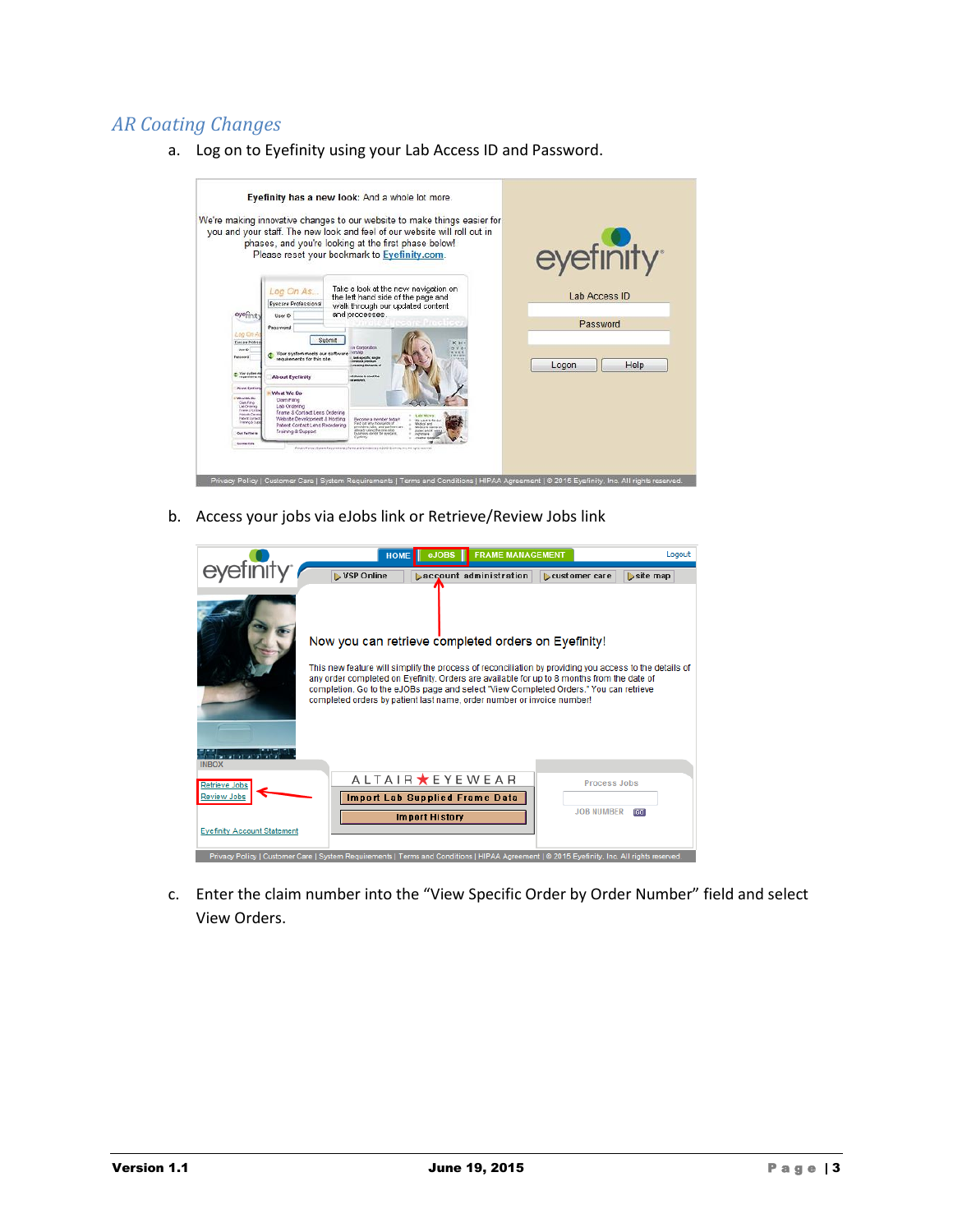| <b>FRAME MANAGEMENT</b><br>eJOBS<br><b>HOME</b><br>eyefinity <sup>®</sup>                                  | Logout |
|------------------------------------------------------------------------------------------------------------|--------|
| $\nabla$ process<br>$\triangleright$ retrieve<br>$\triangleright$ review                                   |        |
| <b>Select Orders to View</b>                                                                               |        |
| <b>View New Orders</b>                                                                                     |        |
| <b>View Accepted Orders</b>                                                                                |        |
| View Completed Orders by Patient Last Name $\blacktriangledown$ Enter Patient Last Name                    |        |
| View Specific Order by Order Number XXXXXXXX<br>$\bullet$<br>(includes new, accepted and completed orders) |        |
| Sort Multiple Orders by Date Doctor Ordered / Invoice Number ▼                                             |        |
| <b>View Orders</b><br>Reset                                                                                |        |

|                        |                                     | Displayed Orders: 1 Go to End of List            |                         |                              |                      |                                            |                               |
|------------------------|-------------------------------------|--------------------------------------------------|-------------------------|------------------------------|----------------------|--------------------------------------------|-------------------------------|
| Order<br><b>Number</b> | <b>Lab Invoice</b><br><b>Number</b> | Patient<br><b>Name</b>                           | Lens<br><b>Material</b> | Frame<br><b>Manufacturer</b> | <b>Frame</b><br>Name | <b>Doctor</b><br><b>Name</b>               | Date Doctor<br><b>Ordered</b> |
| 12345678               |                                     | Doe, John                                        | <b>Glass</b>            | Niche Optics                 | <b>SLR-626</b>       | Dr. Doolittle                              | 04/01/2015                    |
|                        | <b>Clear All Selections</b>         |                                                  |                         |                              |                      |                                            |                               |
| <b>Print</b>           |                                     | Print selected order(s)                          |                         |                              | Void                 | Void selected order                        |                               |
| <b>Modify</b>          |                                     | Modify selected order                            |                         |                              | Print All            | Print ALL orders                           |                               |
| Update                 |                                     | Update invoice & continue to next page of orders |                         |                              | Complete             | Complete & continue to next page of orders | Go to Top of List             |

e. Select Continue on the bottom of the Select Lens Type and Material page.

| <b>Select Lens Type and Material</b>                                                                                                        |                           |                                                                                                                                                    |                       |
|---------------------------------------------------------------------------------------------------------------------------------------------|---------------------------|----------------------------------------------------------------------------------------------------------------------------------------------------|-----------------------|
|                                                                                                                                             | Order 12345678            |                                                                                                                                                    | Status Lab Processing |
|                                                                                                                                             | Patient Doe, John         | Date of Service 04/01/2015                                                                                                                         |                       |
|                                                                                                                                             | Doctor Dr. Doolittle      | <b>Services LENS</b>                                                                                                                               |                       |
| Lens Finishing   Lab Finishing                                                                                                              |                           |                                                                                                                                                    |                       |
|                                                                                                                                             | Lens Type   Single Vision | Lens Material Glass<br>$\overline{\phantom{a}}$                                                                                                    |                       |
|                                                                                                                                             |                           | <b>VSP Special Claim Handling Instructions</b><br>(Use of Special Instructions may increase claim processing time. Please use only when necessary) |                       |
|                                                                                                                                             |                           | Continue                                                                                                                                           |                       |
| Privacy Policy   Customer Care   System Requirements   Terms and Conditions   HIPAA Agreement   @ 2015 Eyefinity, Inc. All rights reserved. |                           |                                                                                                                                                    |                       |

f. Make necessary changes to the AR section of the order. Select Continue once all necessary changes have been made.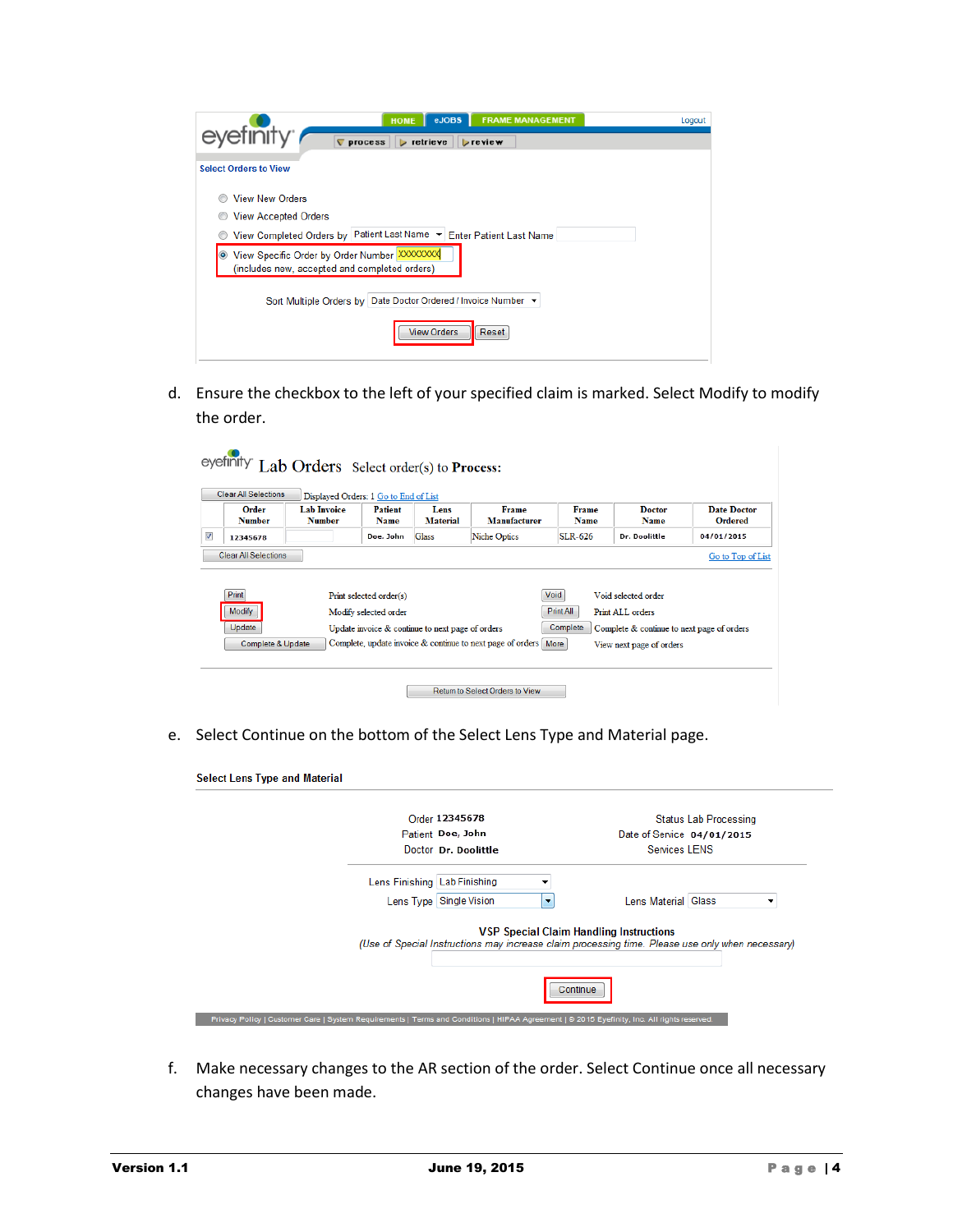| <b>Enter Spectacle Lens Information</b> |  |  |
|-----------------------------------------|--|--|

| Lens Not<br>Listed<br>One Lens<br><b>Balance</b><br>Lens | Lens Any Single Vision (Lab Choice) - Clear                                                                                                 |                     | ۰                    | <b>Base</b><br>Curve -<br><b>Right</b><br>Left       |                      |
|----------------------------------------------------------|---------------------------------------------------------------------------------------------------------------------------------------------|---------------------|----------------------|------------------------------------------------------|----------------------|
| Tint<br>Tint<br>Not<br>Listed                            |                                                                                                                                             | Type<br>▼<br>Sample | Lighten or Darken by | <sup>●</sup> None ● Match ● Lighten ● Darken<br>%    |                      |
| <b>Bevel</b>                                             | -------------- Choose Bevel Here ------------- v                                                                                            |                     |                      | Edge   -------------- Choose Edge Here ------------- |                      |
| Anti-<br>Reflective<br>Coatings                          | Other (AR Coating A)<br>Description Crizal Kids UV                                                                                          |                     |                      | Scratch Coatings Not Applicable v                    |                      |
|                                                          | <b>Other Coatings</b>                                                                                                                       |                     |                      |                                                      | <b>Miscellaneous</b> |
|                                                          | <b>Glass Solid Color Coating</b>                                                                                                            |                     |                      | <b>Press-on Prism</b>                                |                      |
| Coating                                                  | <b>Glass Gradient Color</b>                                                                                                                 |                     |                      | Nose Pads<br>Slab Off<br>m                           |                      |
| Mirror/Ski Coat                                          |                                                                                                                                             |                     | ▼                    |                                                      |                      |
|                                                          | UV (Ultra Violet)<br>Dr Supplied UV (Ultra Violet)                                                                                          |                     |                      |                                                      |                      |
|                                                          | Privacy Policy   Customer Care   System Requirements   Terms and Conditions   HIPAA Agreement   @ 2015 Eyefinity, Inc. All rights reserved. | Continue            |                      |                                                      |                      |

g. Continue through remaining screens until you receive notification Lab Order Modification Successful.

| <b>Lab Order Modification Successful</b> |          |                                                      |
|------------------------------------------|----------|------------------------------------------------------|
|                                          |          | Order number   12345678   was successfully modified. |
|                                          | Continue | Help                                                 |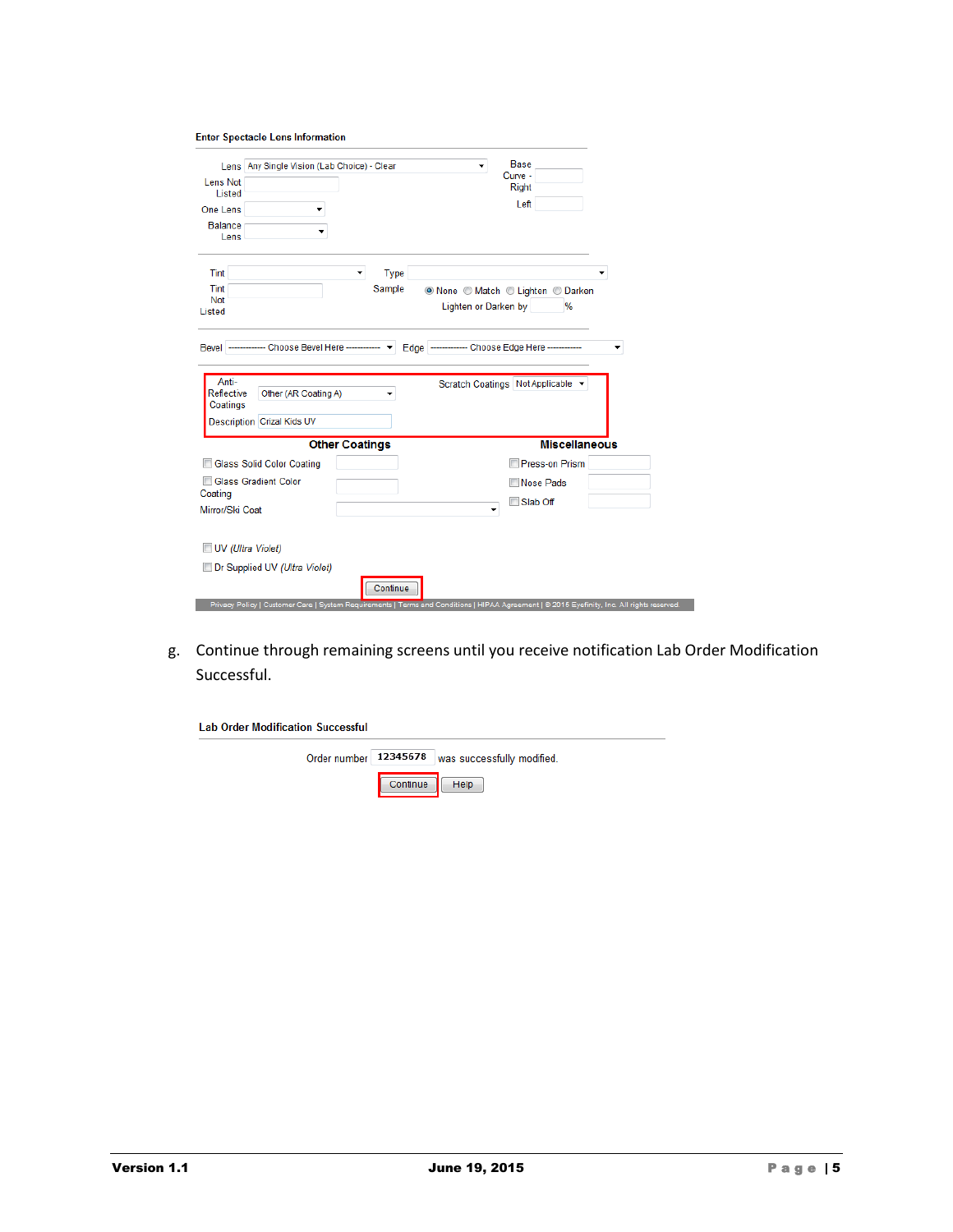#### <span id="page-6-0"></span>*Frame Changes (Dr supplied or lab supplied)*

a. Log on to Eyefinity using your Lab Access ID and Password.



b. Access your jobs via eJobs link or Retrieve/Review Jobs link

|                                                                                                                                             | <b>HOME</b>                                                                                                                                                                                                                                                                                                                                                                                                                    | $e$ JOBS $\parallel$                                    | <b>FRAME MANAGEMENT</b> |                        | Logout                    |
|---------------------------------------------------------------------------------------------------------------------------------------------|--------------------------------------------------------------------------------------------------------------------------------------------------------------------------------------------------------------------------------------------------------------------------------------------------------------------------------------------------------------------------------------------------------------------------------|---------------------------------------------------------|-------------------------|------------------------|---------------------------|
|                                                                                                                                             | VSP Online                                                                                                                                                                                                                                                                                                                                                                                                                     | <b>Laccount administration</b>                          |                         | <b>L</b> customer care | $\triangleright$ site map |
| <b>Contractor</b> at at                                                                                                                     | Now you can retrieve completed orders on Eyefinity!<br>This new feature will simplify the process of reconciliation by providing you access to the details of<br>any order completed on Eyefinity. Orders are available for up to 8 months from the date of<br>completion. Go to the eJOBs page and select "View Completed Orders." You can retrieve<br>completed orders by patient last name, order number or invoice number! |                                                         |                         |                        |                           |
| <b>INBOX</b>                                                                                                                                |                                                                                                                                                                                                                                                                                                                                                                                                                                |                                                         |                         |                        |                           |
| <b>Retrieve Jobs</b>                                                                                                                        |                                                                                                                                                                                                                                                                                                                                                                                                                                | A L T A I R ★ E Y E W E A R                             |                         | <b>Process Jobs</b>    |                           |
| <b>Review Jobs</b><br><b>Eyefinity Account Statement</b>                                                                                    |                                                                                                                                                                                                                                                                                                                                                                                                                                | <b>Import Lab Supplied Frame Data</b><br>Import History |                         | <b>JOB NUMBER</b>      | त्वन                      |
| Privacy Policy   Customer Care   System Requirements   Terms and Conditions   HIPAA Agreement   @ 2015 Eyefinity, Inc. All rights reserved. |                                                                                                                                                                                                                                                                                                                                                                                                                                |                                                         |                         |                        |                           |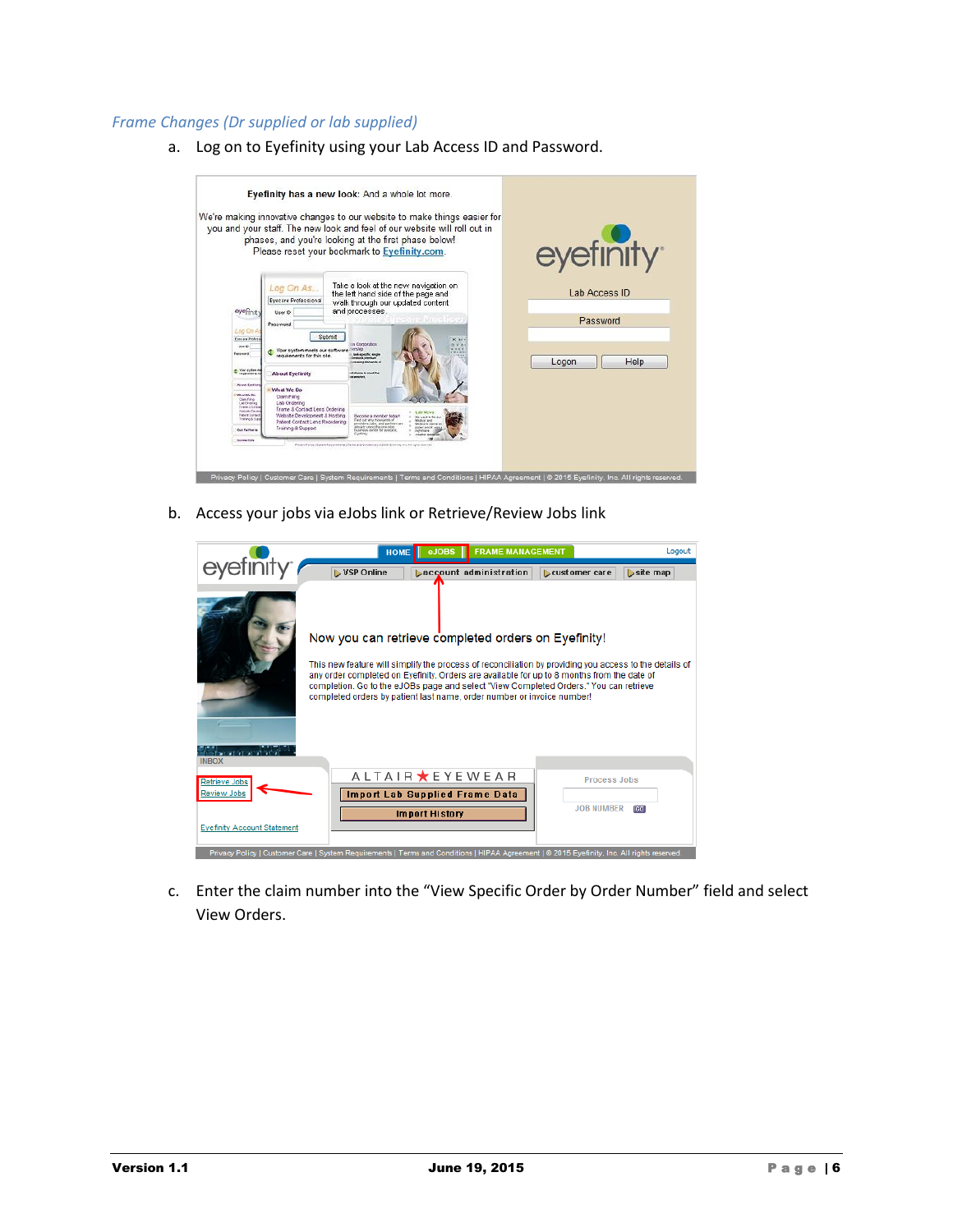| <b>FRAME MANAGEMENT</b><br>eJOBS<br><b>HOME</b><br>eyefinity <sup>®</sup>                                  | Logout |
|------------------------------------------------------------------------------------------------------------|--------|
| $\nabla$ process<br>$\triangleright$ retrieve<br>$\triangleright$ review                                   |        |
| <b>Select Orders to View</b>                                                                               |        |
| <b>View New Orders</b>                                                                                     |        |
| <b>View Accepted Orders</b>                                                                                |        |
| View Completed Orders by Patient Last Name $\blacktriangledown$ Enter Patient Last Name                    |        |
| View Specific Order by Order Number XXXXXXXX<br>$\bullet$<br>(includes new, accepted and completed orders) |        |
| Sort Multiple Orders by Date Doctor Ordered / Invoice Number ▼                                             |        |
| <b>View Orders</b><br>Reset                                                                                |        |

| Order           | <b>Lab Invoice</b> | Displayed Orders: 1 Go to End of List<br>Patient | Lens                                             | Frame               | <b>Frame</b>      | <b>Doctor</b>                              | Date Doctor       |
|-----------------|--------------------|--------------------------------------------------|--------------------------------------------------|---------------------|-------------------|--------------------------------------------|-------------------|
| <b>Number</b>   | <b>Number</b>      | <b>Name</b>                                      | <b>Material</b>                                  | Manufacturer        | <b>Name</b>       | <b>Name</b>                                | Ordered           |
| 12345678        |                    | Doe, John                                        | <b>Glass</b>                                     | <b>Niche Optics</b> | $SLR-626$         | Dr. Doolittle                              | 04/01/2015        |
|                 |                    |                                                  |                                                  |                     |                   |                                            |                   |
| Print<br>Modify |                    | Print selected order(s)                          |                                                  |                     | Void<br>Print All | Void selected order<br>Print ALL orders    |                   |
| Update          |                    | Modify selected order                            | Update invoice & continue to next page of orders |                     | Complete          | Complete & continue to next page of orders | Go to Top of List |

e. Continue through screens until you reach the Frame Information Screen. Make necessary changes to the Frame Supplier section of the order. Select Continue once all necessary changes have been made.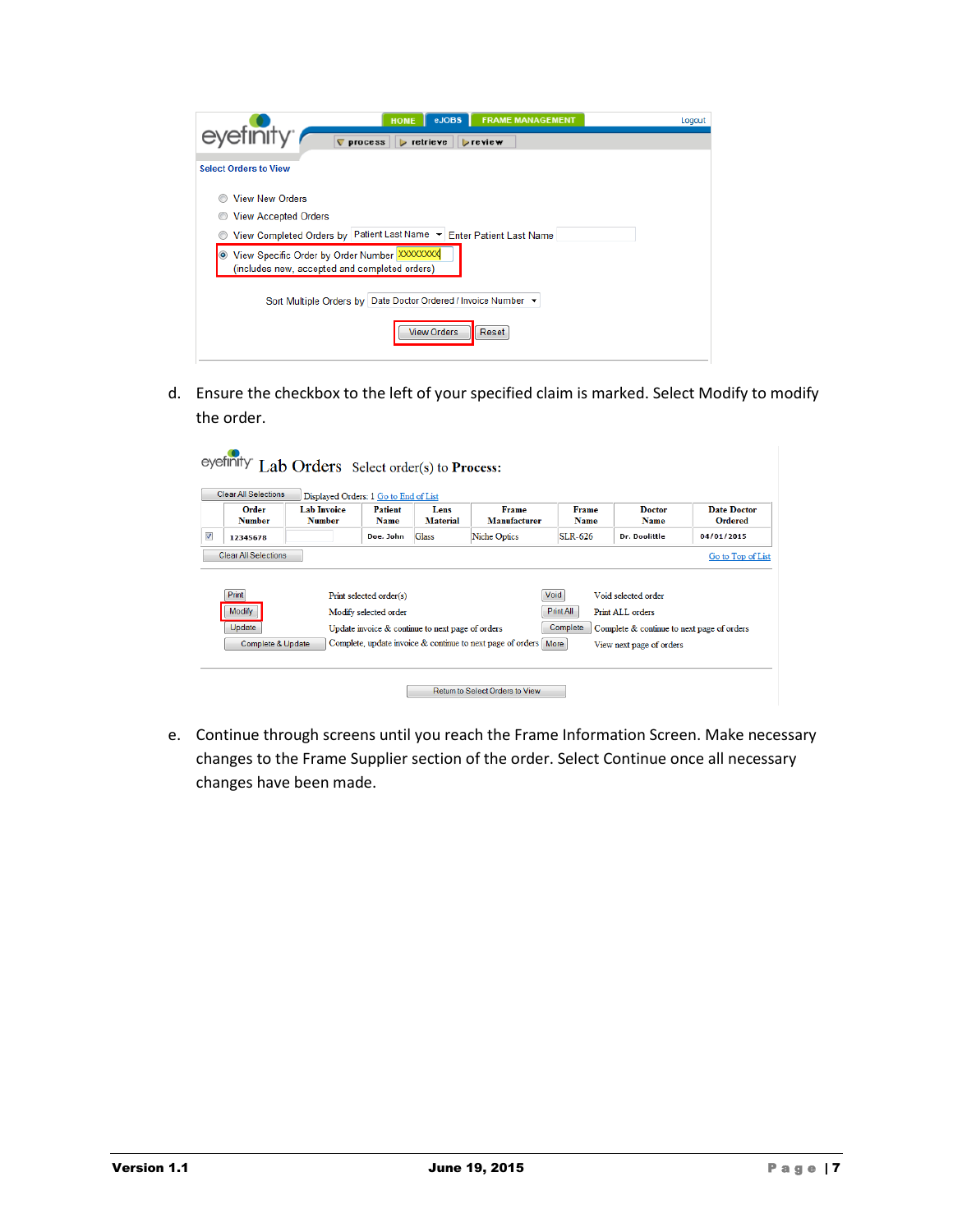| <b>Enter Frame Information</b>                                                                                         |                                                                                                                                                         |                                                            |                               |                     |
|------------------------------------------------------------------------------------------------------------------------|---------------------------------------------------------------------------------------------------------------------------------------------------------|------------------------------------------------------------|-------------------------------|---------------------|
| <b>Supplier</b><br><b>O Doctor Supplied - To Come</b><br>Patient Supplied - To Come<br>C Lab Supplied<br>C Lenses Only |                                                                                                                                                         |                                                            |                               |                     |
| IMAGE NOT<br><b>AVAILABLE</b><br>Selected color may not<br>match displayed image<br><b>Edit Manually</b>               | * Manufacturer: Niche Optics<br>* Collection:<br>* Model: SLR-626<br>UPC:<br>SKU:<br>* WHOLESALE 79.95<br><b>FRAME COST:</b>                            | * Color: Red<br>* Temple: 140<br>Shape:<br>* Material: Zvl | * Eye Size: 58<br>* DBL: 17.0 | B: 29.0<br>ED: 61.0 |
| Retail Frame 227.00                                                                                                    |                                                                                                                                                         | Materials U&C 10.00                                        |                               |                     |
| <b>Lab Special Instructions</b>                                                                                        | Selecting special instructions may delay your order.                                                                                                    |                                                            |                               |                     |
|                                                                                                                        | Continue<br>Privacy Policy   Customer Care   System Requirements   Terms and Conditions   HIPAA Agreement   @ 2015 Eyefinity, Inc. All rights reserved. |                                                            |                               |                     |

f. Continue through remaining screens until you receive notification Lab Order Modification Successful.

| <b>Lab Order Modification Successful</b> |          |                            |
|------------------------------------------|----------|----------------------------|
| Order number 12345678                    |          | was successfully modified. |
|                                          | Continue | Help                       |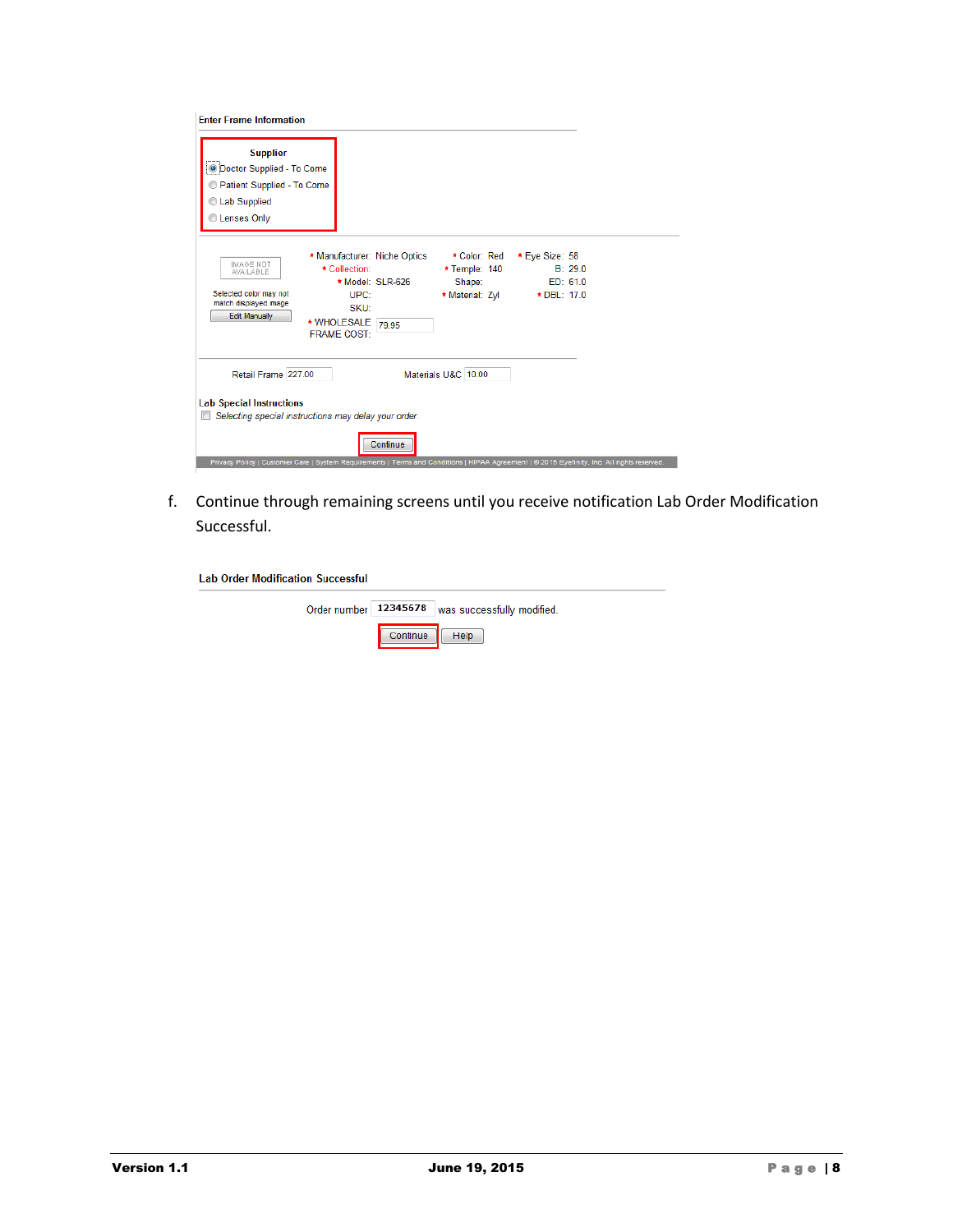# <span id="page-9-0"></span>*Lens Selection (includes Photochromics or Progressive) Changes*

- Eyefinity has a new look: And a whole lot more. We're making innovative changes to our website to make things easier for<br>you and your staff. The new look and feel of our website will roll out in<br>phases, and you're looking at the first phase below!<br>Please reset your book eyefinity Take a look at the new navigation on<br>the left hand side of the page and<br>walk through our updated content<br>and processes. Log On As., Lab Access ID Eyecare Professional eyen User  $\mathbb{D}$ Password brow Submit Your system meets our :<br>requirements for this site Logon  $\frac{1}{2}$  Help cy Policy | Cust
- a. Log on to Eyefinity using your Lab Access ID and Password.

b. Access your jobs via eJobs link or Retrieve/Review Jobs link

| <b>FRAME MANAGEMENT</b><br>$e$ JOBS $\parallel$<br><b>HOME</b><br>VSP Online<br><b>Laccount administration</b><br><b>L</b> customer care<br>Now you can retrieve completed orders on Eyefinity!<br>This new feature will simplify the process of reconciliation by providing you access to the details of<br>any order completed on Eyefinity. Orders are available for up to 8 months from the date of<br>completion. Go to the eJOBs page and select "View Completed Orders." You can retrieve<br>completed orders by patient last name, order number or invoice number!<br><b>INBOX</b><br>A L T A I R ★ E Y E W E A R<br><b>Process Jobs</b><br><b>Retrieve Jobs</b><br><b>Review Jobs</b><br><b>Import Lab Supplied Frame Data</b><br><b>JOB NUMBER</b><br>ञ्च<br><b>Import History</b><br><b>Evefinity Account Statement</b> | Logout                                                                                                                                      |  |  |
|------------------------------------------------------------------------------------------------------------------------------------------------------------------------------------------------------------------------------------------------------------------------------------------------------------------------------------------------------------------------------------------------------------------------------------------------------------------------------------------------------------------------------------------------------------------------------------------------------------------------------------------------------------------------------------------------------------------------------------------------------------------------------------------------------------------------------------|---------------------------------------------------------------------------------------------------------------------------------------------|--|--|
|                                                                                                                                                                                                                                                                                                                                                                                                                                                                                                                                                                                                                                                                                                                                                                                                                                    | $site$ map                                                                                                                                  |  |  |
|                                                                                                                                                                                                                                                                                                                                                                                                                                                                                                                                                                                                                                                                                                                                                                                                                                    |                                                                                                                                             |  |  |
|                                                                                                                                                                                                                                                                                                                                                                                                                                                                                                                                                                                                                                                                                                                                                                                                                                    |                                                                                                                                             |  |  |
|                                                                                                                                                                                                                                                                                                                                                                                                                                                                                                                                                                                                                                                                                                                                                                                                                                    |                                                                                                                                             |  |  |
|                                                                                                                                                                                                                                                                                                                                                                                                                                                                                                                                                                                                                                                                                                                                                                                                                                    |                                                                                                                                             |  |  |
|                                                                                                                                                                                                                                                                                                                                                                                                                                                                                                                                                                                                                                                                                                                                                                                                                                    | Privacy Policy   Customer Care   System Requirements   Terms and Conditions   HIPAA Agreement   @ 2015 Eyefinity, Inc. All rights reserved. |  |  |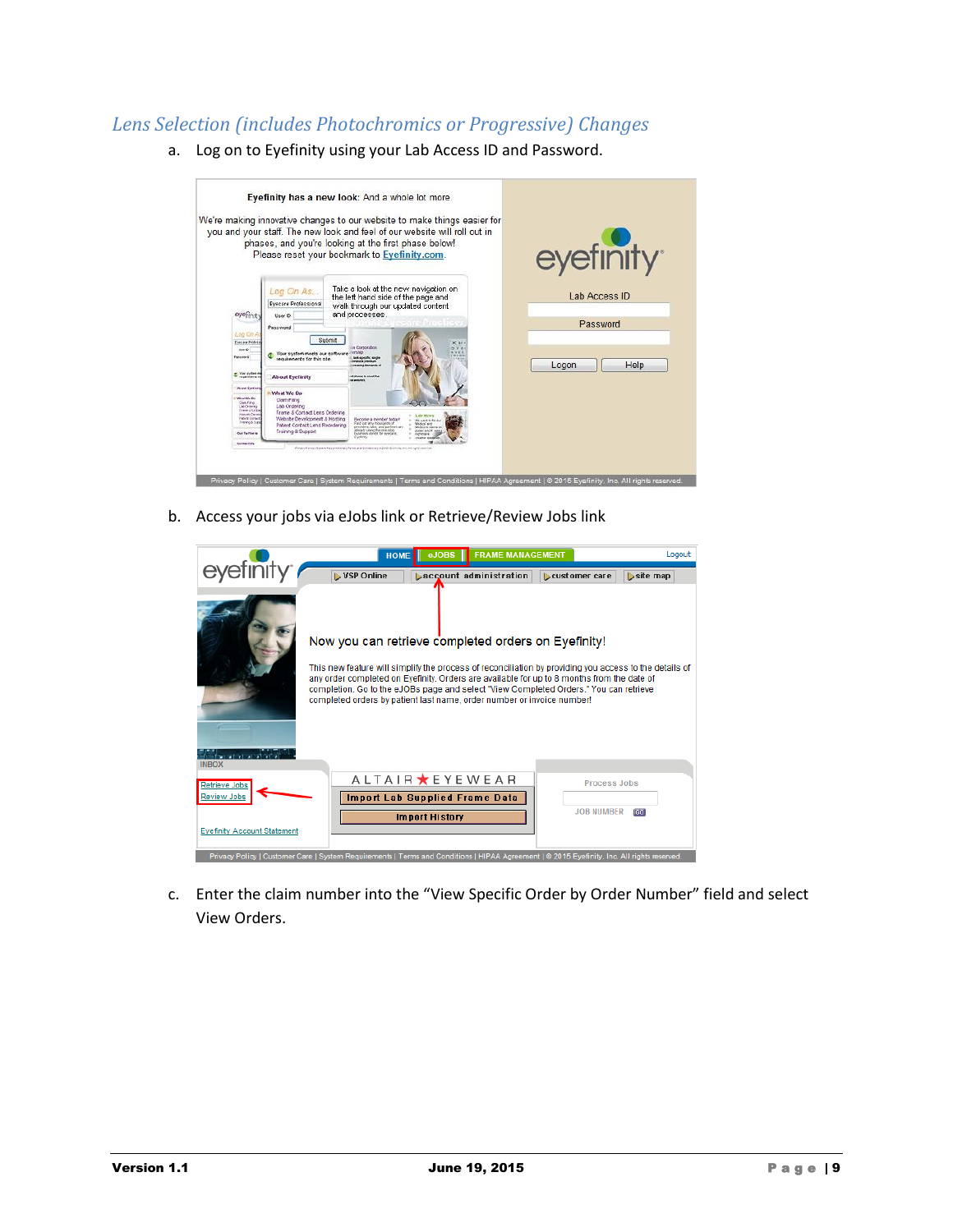| <b>FRAME MANAGEMENT</b><br>eJOBS<br><b>HOME</b>                                                            | Logout |
|------------------------------------------------------------------------------------------------------------|--------|
| eyefinity <sup>®</sup><br>$\nabla$ process<br>$\triangleright$ retrieve<br>$\triangleright$ review         |        |
| <b>Select Orders to View</b>                                                                               |        |
| <b>View New Orders</b>                                                                                     |        |
| <b>View Accepted Orders</b>                                                                                |        |
| View Completed Orders by Patient Last Name $\blacktriangledown$ Enter Patient Last Name                    |        |
| View Specific Order by Order Number XXXXXXXX<br>$\bullet$<br>(includes new, accepted and completed orders) |        |
| Sort Multiple Orders by Date Doctor Ordered / Invoice Number ▼                                             |        |
| <b>View Orders</b><br>Reset                                                                                |        |

|                        |                                     | Displayed Orders: 1 Go to End of List            |                         |                              |                      |                                            |                               |
|------------------------|-------------------------------------|--------------------------------------------------|-------------------------|------------------------------|----------------------|--------------------------------------------|-------------------------------|
| Order<br><b>Number</b> | <b>Lab Invoice</b><br><b>Number</b> | Patient<br><b>Name</b>                           | Lens<br><b>Material</b> | Frame<br><b>Manufacturer</b> | <b>Frame</b><br>Name | <b>Doctor</b><br><b>Name</b>               | Date Doctor<br><b>Ordered</b> |
| 12345678               |                                     | Doe, John                                        | <b>Glass</b>            | Niche Optics                 | <b>SLR-626</b>       | Dr. Doolittle                              | 04/01/2015                    |
|                        | <b>Clear All Selections</b>         |                                                  |                         |                              |                      |                                            |                               |
| <b>Print</b>           |                                     | Print selected order(s)                          |                         |                              | Void                 | Void selected order                        |                               |
| <b>Modify</b>          |                                     | Modify selected order                            |                         |                              | Print All            | Print ALL orders                           |                               |
| Update                 |                                     | Update invoice & continue to next page of orders |                         |                              | Complete             | Complete & continue to next page of orders | Go to Top of List             |

e. Select Continue on the bottom of the Select Lens Type and Material page.

| <b>Select Lens Type and Material</b>                                                                                                        |                           |                                                                                                                                                    |                              |
|---------------------------------------------------------------------------------------------------------------------------------------------|---------------------------|----------------------------------------------------------------------------------------------------------------------------------------------------|------------------------------|
|                                                                                                                                             | Order 12345678            |                                                                                                                                                    | <b>Status Lab Processing</b> |
|                                                                                                                                             | Patient Doe, John         | Date of Service 04/01/2015                                                                                                                         |                              |
|                                                                                                                                             | Doctor Dr. Doolittle      | <b>Services LENS</b>                                                                                                                               |                              |
| Lens Finishing Lab Finishing                                                                                                                |                           |                                                                                                                                                    |                              |
|                                                                                                                                             | Lens Type   Single Vision | Lens Material Glass<br>$\blacktriangledown$                                                                                                        |                              |
|                                                                                                                                             |                           | <b>VSP Special Claim Handling Instructions</b><br>(Use of Special Instructions may increase claim processing time. Please use only when necessary) |                              |
|                                                                                                                                             |                           | Continue                                                                                                                                           |                              |
| Privacy Policy   Customer Care   System Requirements   Terms and Conditions   HIPAA Agreement   @ 2015 Eyefinity, Inc. All rights reserved. |                           |                                                                                                                                                    |                              |

f. Make necessary changes to the Lens dropdown section of the order. Select Continue once all necessary changes have been made.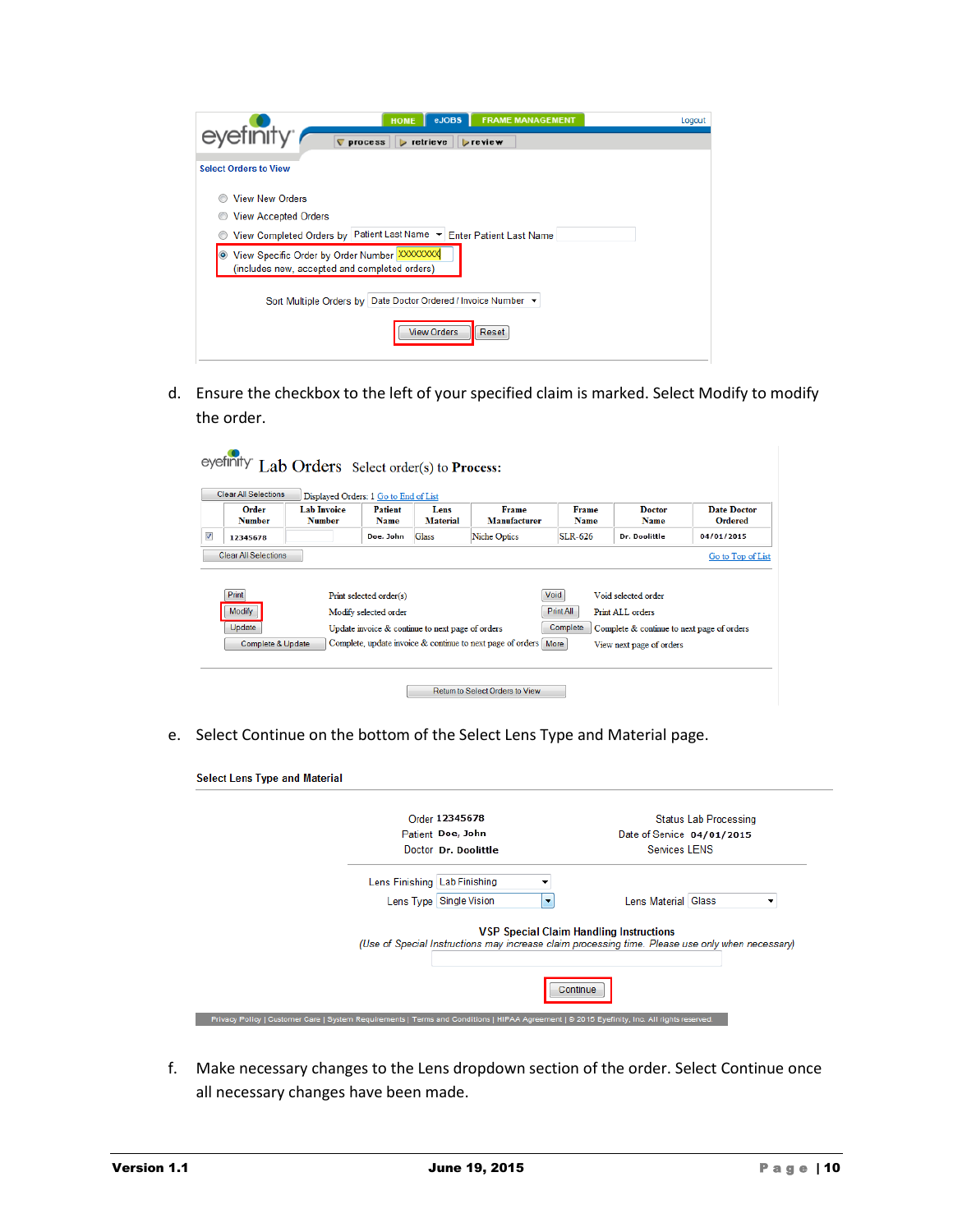|  | <b>Enter Spectacle Lens Information</b> |
|--|-----------------------------------------|
|  |                                         |

| <b>Base</b><br>Lens Any Single Vision (Lab Choice) - Clear<br>Curve -<br>Lens Not<br><b>Right</b><br>Listed<br>Left<br><b>One Lens</b><br><b>Balance</b><br>Lens<br>Tint<br>Type<br>۰<br>Sample<br>Tint<br>© None © Match © Lighten © Darken<br>Not<br>Lighten or Darken by<br>%<br>Listed<br>Edge ------------- Choose Edge Here ------------<br>---- Choose Bevel Here ------------ v<br>Bevel -<br>۰<br>Anti-<br>Scratch Coatings Not Applicable v<br>Reflective<br>Other (AR Coating A)<br>Coatings<br>Description Crizal Kids UV<br><b>Miscellaneous</b><br><b>Other Coatings</b><br>Press-on Prism<br><b>Glass Solid Color Coating</b><br>Glass Gradient Color<br>Nose Pads<br>Coating<br>Slab Off<br>Mirror/Ski Coat<br>٠<br>UV (Ultra Violet)<br>Dr Supplied UV (Ultra Violet)<br>Continue<br>Privacy Policy   Customer Care   System Requirements   Terms and Conditions   HIPAA Agreement   @ 2015 Eyefinity, Inc. All rights reserved |  |  |  |
|--------------------------------------------------------------------------------------------------------------------------------------------------------------------------------------------------------------------------------------------------------------------------------------------------------------------------------------------------------------------------------------------------------------------------------------------------------------------------------------------------------------------------------------------------------------------------------------------------------------------------------------------------------------------------------------------------------------------------------------------------------------------------------------------------------------------------------------------------------------------------------------------------------------------------------------------------|--|--|--|
|                                                                                                                                                                                                                                                                                                                                                                                                                                                                                                                                                                                                                                                                                                                                                                                                                                                                                                                                                  |  |  |  |
|                                                                                                                                                                                                                                                                                                                                                                                                                                                                                                                                                                                                                                                                                                                                                                                                                                                                                                                                                  |  |  |  |
|                                                                                                                                                                                                                                                                                                                                                                                                                                                                                                                                                                                                                                                                                                                                                                                                                                                                                                                                                  |  |  |  |
|                                                                                                                                                                                                                                                                                                                                                                                                                                                                                                                                                                                                                                                                                                                                                                                                                                                                                                                                                  |  |  |  |
|                                                                                                                                                                                                                                                                                                                                                                                                                                                                                                                                                                                                                                                                                                                                                                                                                                                                                                                                                  |  |  |  |
|                                                                                                                                                                                                                                                                                                                                                                                                                                                                                                                                                                                                                                                                                                                                                                                                                                                                                                                                                  |  |  |  |
|                                                                                                                                                                                                                                                                                                                                                                                                                                                                                                                                                                                                                                                                                                                                                                                                                                                                                                                                                  |  |  |  |
|                                                                                                                                                                                                                                                                                                                                                                                                                                                                                                                                                                                                                                                                                                                                                                                                                                                                                                                                                  |  |  |  |
|                                                                                                                                                                                                                                                                                                                                                                                                                                                                                                                                                                                                                                                                                                                                                                                                                                                                                                                                                  |  |  |  |
|                                                                                                                                                                                                                                                                                                                                                                                                                                                                                                                                                                                                                                                                                                                                                                                                                                                                                                                                                  |  |  |  |
|                                                                                                                                                                                                                                                                                                                                                                                                                                                                                                                                                                                                                                                                                                                                                                                                                                                                                                                                                  |  |  |  |
|                                                                                                                                                                                                                                                                                                                                                                                                                                                                                                                                                                                                                                                                                                                                                                                                                                                                                                                                                  |  |  |  |
|                                                                                                                                                                                                                                                                                                                                                                                                                                                                                                                                                                                                                                                                                                                                                                                                                                                                                                                                                  |  |  |  |
|                                                                                                                                                                                                                                                                                                                                                                                                                                                                                                                                                                                                                                                                                                                                                                                                                                                                                                                                                  |  |  |  |
|                                                                                                                                                                                                                                                                                                                                                                                                                                                                                                                                                                                                                                                                                                                                                                                                                                                                                                                                                  |  |  |  |
|                                                                                                                                                                                                                                                                                                                                                                                                                                                                                                                                                                                                                                                                                                                                                                                                                                                                                                                                                  |  |  |  |
|                                                                                                                                                                                                                                                                                                                                                                                                                                                                                                                                                                                                                                                                                                                                                                                                                                                                                                                                                  |  |  |  |
|                                                                                                                                                                                                                                                                                                                                                                                                                                                                                                                                                                                                                                                                                                                                                                                                                                                                                                                                                  |  |  |  |
|                                                                                                                                                                                                                                                                                                                                                                                                                                                                                                                                                                                                                                                                                                                                                                                                                                                                                                                                                  |  |  |  |
|                                                                                                                                                                                                                                                                                                                                                                                                                                                                                                                                                                                                                                                                                                                                                                                                                                                                                                                                                  |  |  |  |
|                                                                                                                                                                                                                                                                                                                                                                                                                                                                                                                                                                                                                                                                                                                                                                                                                                                                                                                                                  |  |  |  |

g. Continue through remaining screens until you receive notification Lab Order Modification Successful.

| <b>Lab Order Modification Successful</b> |          |                                                      |  |
|------------------------------------------|----------|------------------------------------------------------|--|
|                                          |          | Order number   12345678   was successfully modified. |  |
|                                          | Continue | <b>Help</b>                                          |  |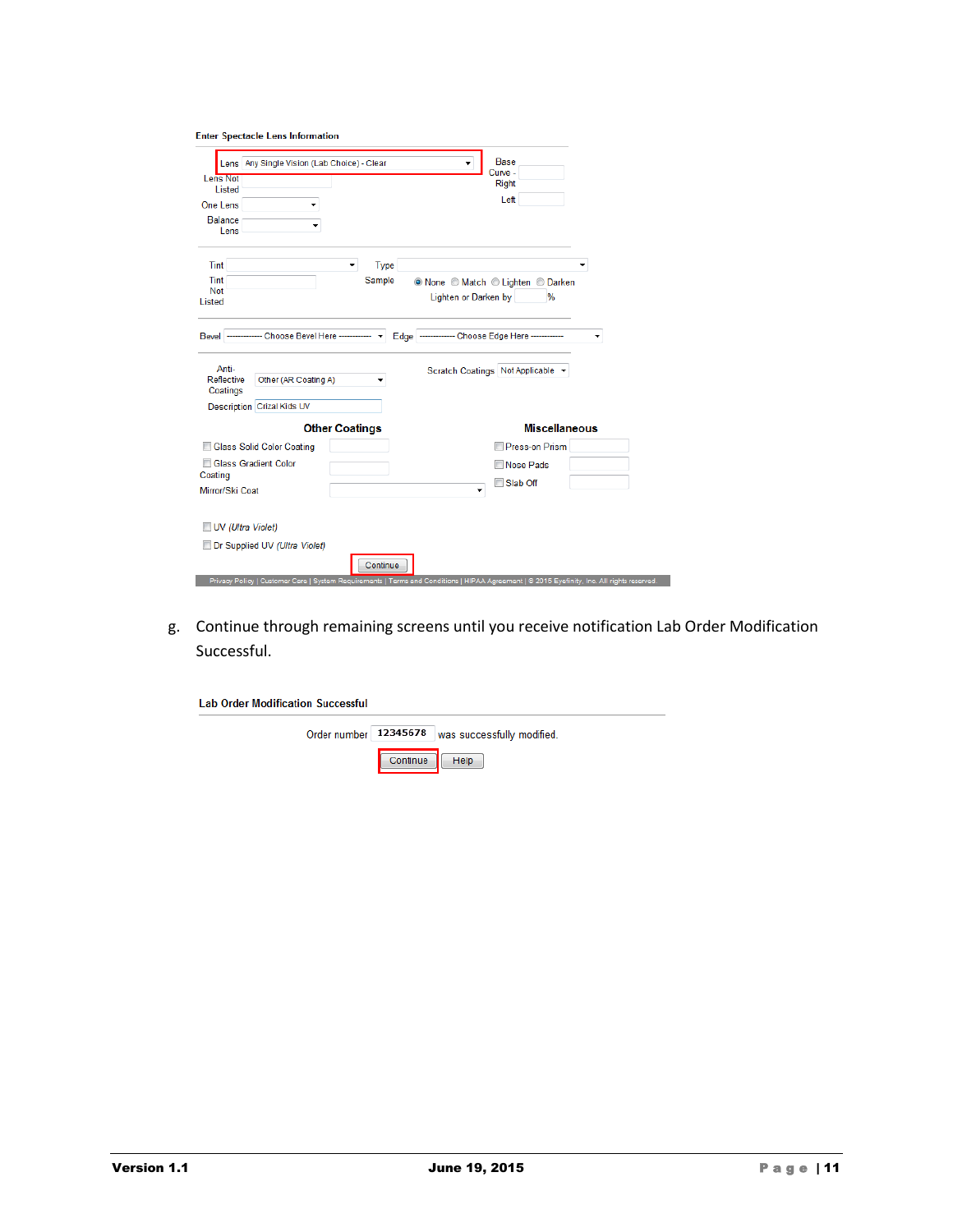# <span id="page-12-0"></span>*Rimless Drill Mount Frame Changes*

a. Log on to Eyefinity using your Lab Access ID and Password.



b. Access your jobs via eJobs link or Retrieve/Review Jobs link

| <b>FRAME MANAGEMENT</b><br>$e$ JOBS $\parallel$<br><b>HOME</b><br>VSP Online<br><b>Daccount administration</b><br><b>L</b> customer care<br>Now you can retrieve completed orders on Eyefinity!<br>This new feature will simplify the process of reconciliation by providing you access to the details of<br>any order completed on Eyefinity. Orders are available for up to 8 months from the date of<br>completion. Go to the eJOBs page and select "View Completed Orders." You can retrieve<br>completed orders by patient last name, order number or invoice number!<br><b>INBOX</b><br>A L T A I R ★ E Y E W E A R<br><b>Process Jobs</b><br><b>Retrieve Jobs</b><br><b>Review Jobs</b><br><b>Import Lab Supplied Frame Data</b><br><b>JOB NUMBER</b><br>ञ्च<br><b>Import History</b><br><b>Eyefinity Account Statement</b> | Logout |  |          |
|------------------------------------------------------------------------------------------------------------------------------------------------------------------------------------------------------------------------------------------------------------------------------------------------------------------------------------------------------------------------------------------------------------------------------------------------------------------------------------------------------------------------------------------------------------------------------------------------------------------------------------------------------------------------------------------------------------------------------------------------------------------------------------------------------------------------------------|--------|--|----------|
|                                                                                                                                                                                                                                                                                                                                                                                                                                                                                                                                                                                                                                                                                                                                                                                                                                    |        |  | site map |
|                                                                                                                                                                                                                                                                                                                                                                                                                                                                                                                                                                                                                                                                                                                                                                                                                                    |        |  |          |
|                                                                                                                                                                                                                                                                                                                                                                                                                                                                                                                                                                                                                                                                                                                                                                                                                                    |        |  |          |
|                                                                                                                                                                                                                                                                                                                                                                                                                                                                                                                                                                                                                                                                                                                                                                                                                                    |        |  |          |
|                                                                                                                                                                                                                                                                                                                                                                                                                                                                                                                                                                                                                                                                                                                                                                                                                                    |        |  |          |
|                                                                                                                                                                                                                                                                                                                                                                                                                                                                                                                                                                                                                                                                                                                                                                                                                                    |        |  |          |
| Privacy Policy   Customer Care   System Requirements   Terms and Conditions   HIPAA Agreement   @ 2015 Eyefinity, Inc. All rights reserved.                                                                                                                                                                                                                                                                                                                                                                                                                                                                                                                                                                                                                                                                                        |        |  |          |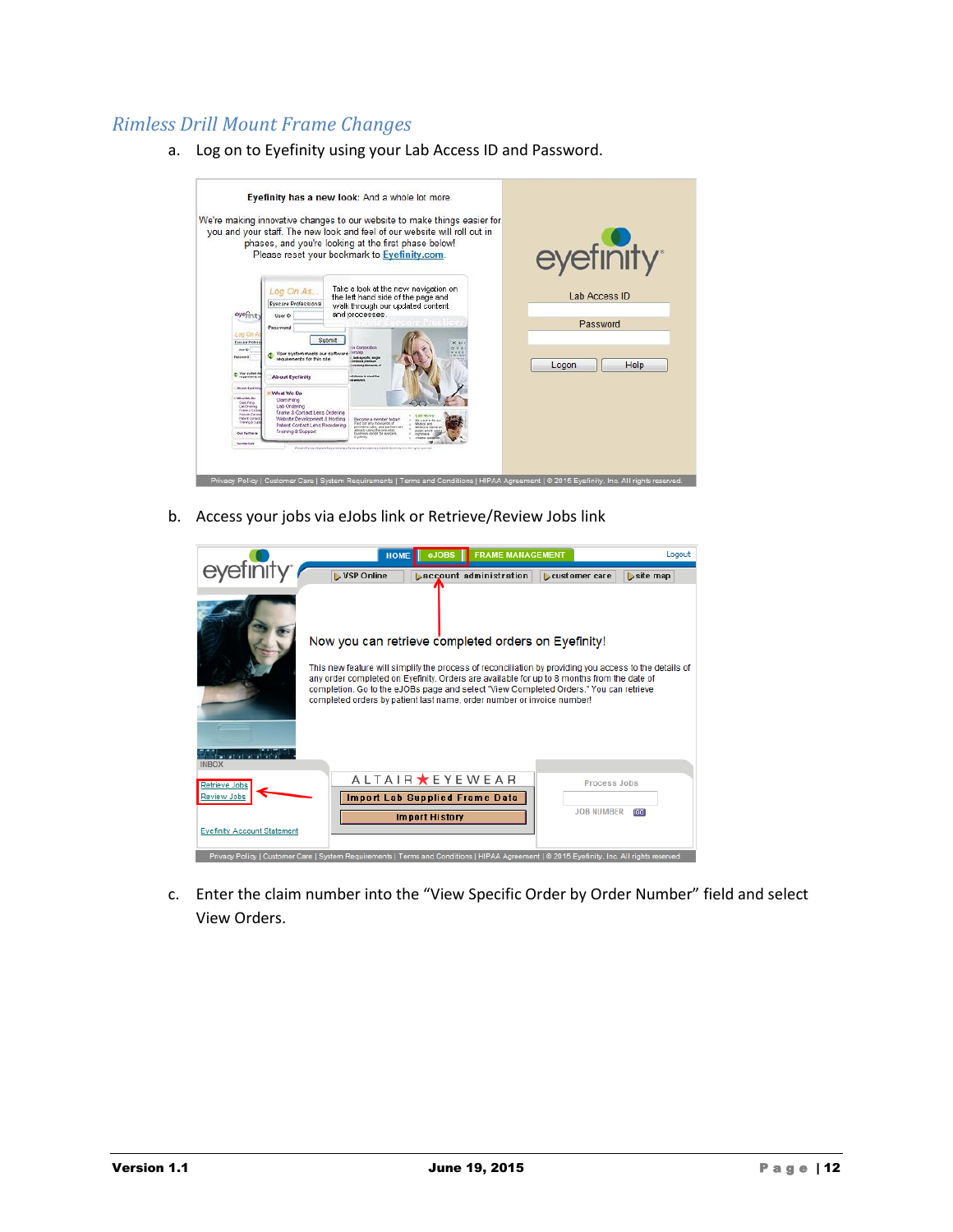| <b>FRAME MANAGEMENT</b><br>eJOBS<br><b>HOME</b>                                                                                                       | Logout |
|-------------------------------------------------------------------------------------------------------------------------------------------------------|--------|
| evefinity <sup>®</sup><br>$\nabla$ process<br>$\triangleright$ retrieve<br>$\triangleright$ review                                                    |        |
| <b>Select Orders to View</b>                                                                                                                          |        |
| <b>View New Orders</b><br><b>View Accepted Orders</b><br>O<br>View Completed Orders by Patient Last Name $\blacktriangledown$ Enter Patient Last Name |        |
| View Specific Order by Order Number XXXXXXXX<br>$\bullet$<br>(includes new, accepted and completed orders)                                            |        |
| Sort Multiple Orders by Date Doctor Ordered / Invoice Number >                                                                                        |        |
| <b>View Orders</b><br>Reset                                                                                                                           |        |

|                         |                        |                                     | Displayed Orders: 1 Go to End of List            |                                                  |                              |                      |                                            |                        |
|-------------------------|------------------------|-------------------------------------|--------------------------------------------------|--------------------------------------------------|------------------------------|----------------------|--------------------------------------------|------------------------|
|                         | Order<br><b>Number</b> | <b>Lab Invoice</b><br><b>Number</b> | <b>Patient</b><br><b>Name</b>                    | Lens<br><b>Material</b>                          | <b>Frame</b><br>Manufacturer | Frame<br><b>Name</b> | <b>Doctor</b><br><b>Name</b>               | Date Doctor<br>Ordered |
| $\overline{\mathsf{v}}$ | 12345678               |                                     | Doe, John                                        | Glass                                            | <b>Niche Optics</b>          | $SLR-626$            | Dr. Doolittle                              | 04/01/2015             |
|                         |                        |                                     |                                                  |                                                  |                              |                      |                                            |                        |
|                         | Print<br>Modify        |                                     | Print selected order(s)<br>Modify selected order |                                                  |                              | Void<br>Print All    | Void selected order<br>Print ALL orders    |                        |
|                         | Update                 |                                     |                                                  | Update invoice & continue to next page of orders |                              | Complete             | Complete & continue to next page of orders |                        |

e. Continue through screens until you reach the Frame Information Screen. Select Edit Manually on the middle of the screen.